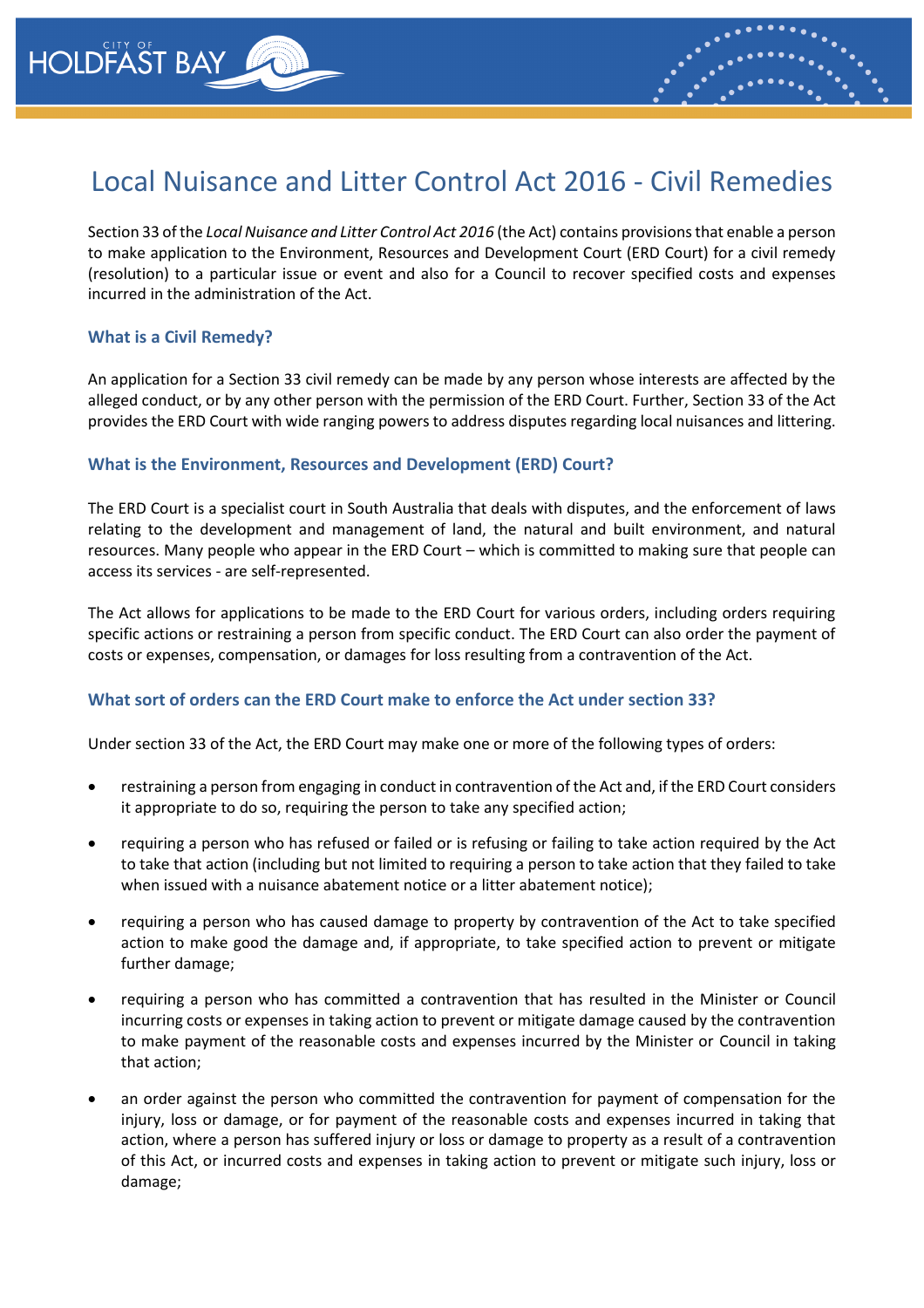- where a person who has been issued with a nuisance abatement notice or litter abatement notice has incurred costs and expenses in carrying out the requirements of the order or reimbursing the Minister or Council for action taken in pursuance of the order, the ERD Court may order payment of the whole or a portion of the costs and expenses, as the ERD Court considers appropriate, against one or more other persons who were liable for the costs and expenses;
- where the ERD Court considers it appropriate to do so, an order may be made requiring a person who has contravened the Act to make a payment in the nature of exemplary damages to either the Consolidated Account (where an application has been commenced by the Minister), or to Council where an application has been commenced by Council.

## **Who can apply to the ERD Court for a Civil Remedy?**

An application under *Section 33* of the Act may be made by:

- The Minister or Council;
- Any person whose interests are affected by the subject matter of the application;
- Any other person with the permission of the ERD Court;
- An application may be made in a representative capacity where the consent of all persons on whose behalf the application is made is obtained.

## **Time periods for commencing an application for a Civil Remedy**

An application for a civil remedy based on a contravention of the Act, must be commenced within three years of the date of the alleged contravention.

#### **Costs**

A person applying for an order under *Section 33* of the Act will ordinarily be required to meet their own legal costs and court fees.

Additionally, you may be personally financially liable if:

- The ERD Court finds that the respondent has not contravened the Act and has suffered loss or damage as result of your actions, if it is appropriate in the circumstances the ERD Court may order that you compensate the respondent for any loss or damage they have suffered; and/or
- The ERD Court may also make an order in relation to the costs of the proceedings in accordance with the Act or the *Environment Resources and Development Court Act 1993 (SA);*
- The ERD Court retains a broad power to make such orders in relation to the costs of the proceedings as it thinks just and reasonable in the circumstances.

## **Informing the Minister and the relevant council of the application**

If an application for a civil remedy is made by a person other than the Minister, a copy of the application must be served on the Minister within 3 days after filing the application with the ERD Court. Similarly, if an application for a civil remedy is made by a person, a copy of the application must be served on Council within 3 days after filing the application with the ERD Court.